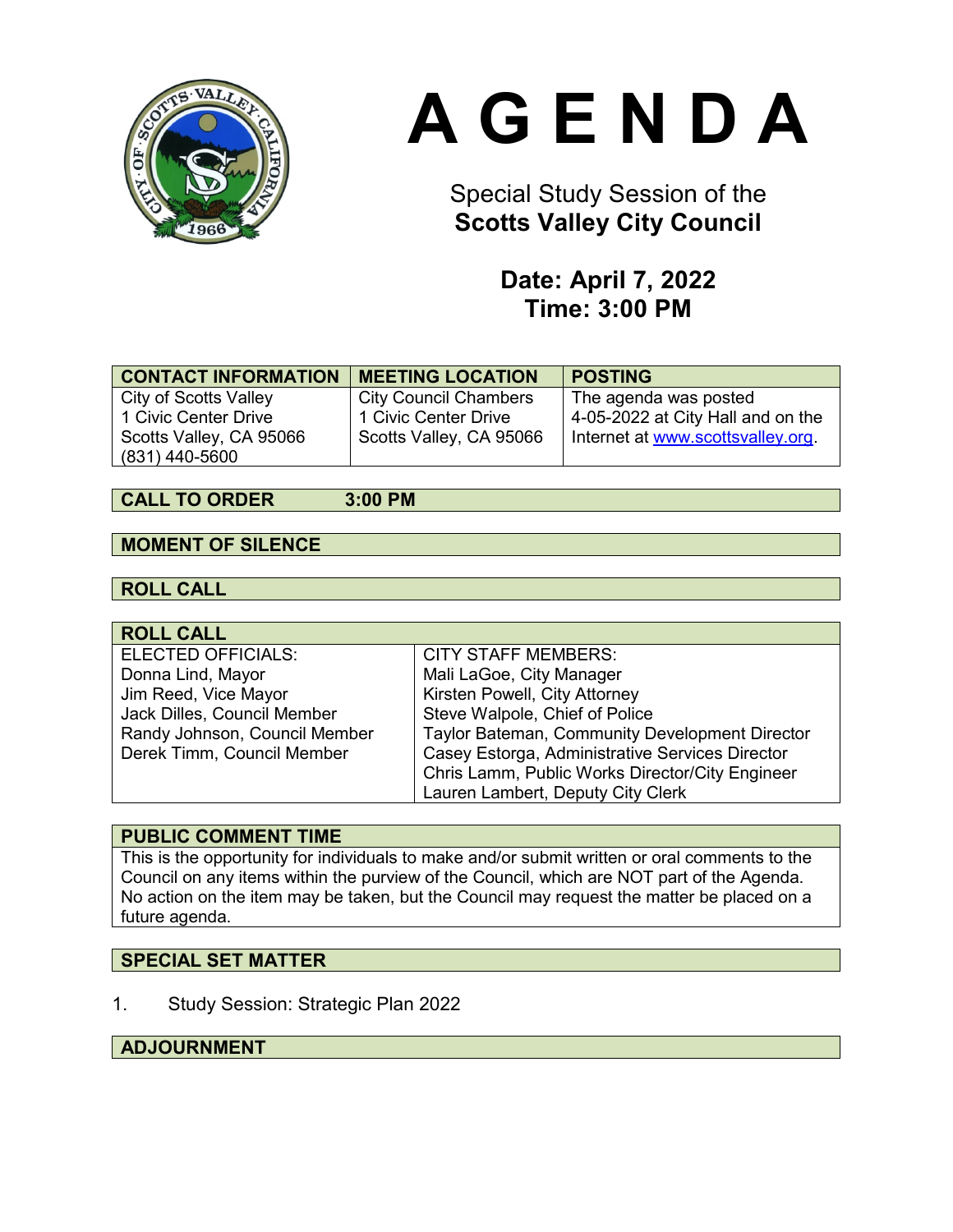## **City of Scotts Valley CITY COUNCIL STAFF REPORT**

**DATE:** April 7, 2022

**TO:** Honorable Mayor and City Council

**FROM:** Mali LaGoe, City Manager

### **SUBJECT: STRATEGIC PLAN STUDY SESSION**

### **SUMMARY OF ISSUE**

In March 22, 2022 the City Council conducted a study session to discuss the City's strategic plan. The conversation focused on the City's four high level goals and how the City Council, staff and residents would know if those goals were achieved.

After two hours of fruitful discussion, the special study session was adjourned, and a follow up session was scheduled for April  $7<sup>th</sup>$ .

The second study session will provide additional opportunity for the City Council to further defined each of their goals by identifying key performance indicators (KPIs). These indictors should reflect both qualitative and quantities measures of success.

From there, staff will have the information needed to conduct the next steps in the strategic planning and budget preparation process.

### **Strategic Planning Process**

Once desired outcomes (goals) are identified and defined through KPIs by the City Council, Staff will then assess the current situation through questions such as: *where are we now? What opportunities or resources do we have to support where we want to go and what challenges or obstacles will inhibit our progress?*

This information will guide staff to define the best next steps (in the form of an annual plan) to move toward the Council's defined goals. Flexibility and readiness are key to capturing emerging opportunities such as grants or other funding while always keeping our sights on the end goal.

### **Strategic Planning Roles**

The City Council defines its priorities as high level, outcome-oriented City Goals. The Council's approval of key performance indicators (KPIs) provides clarity of intent,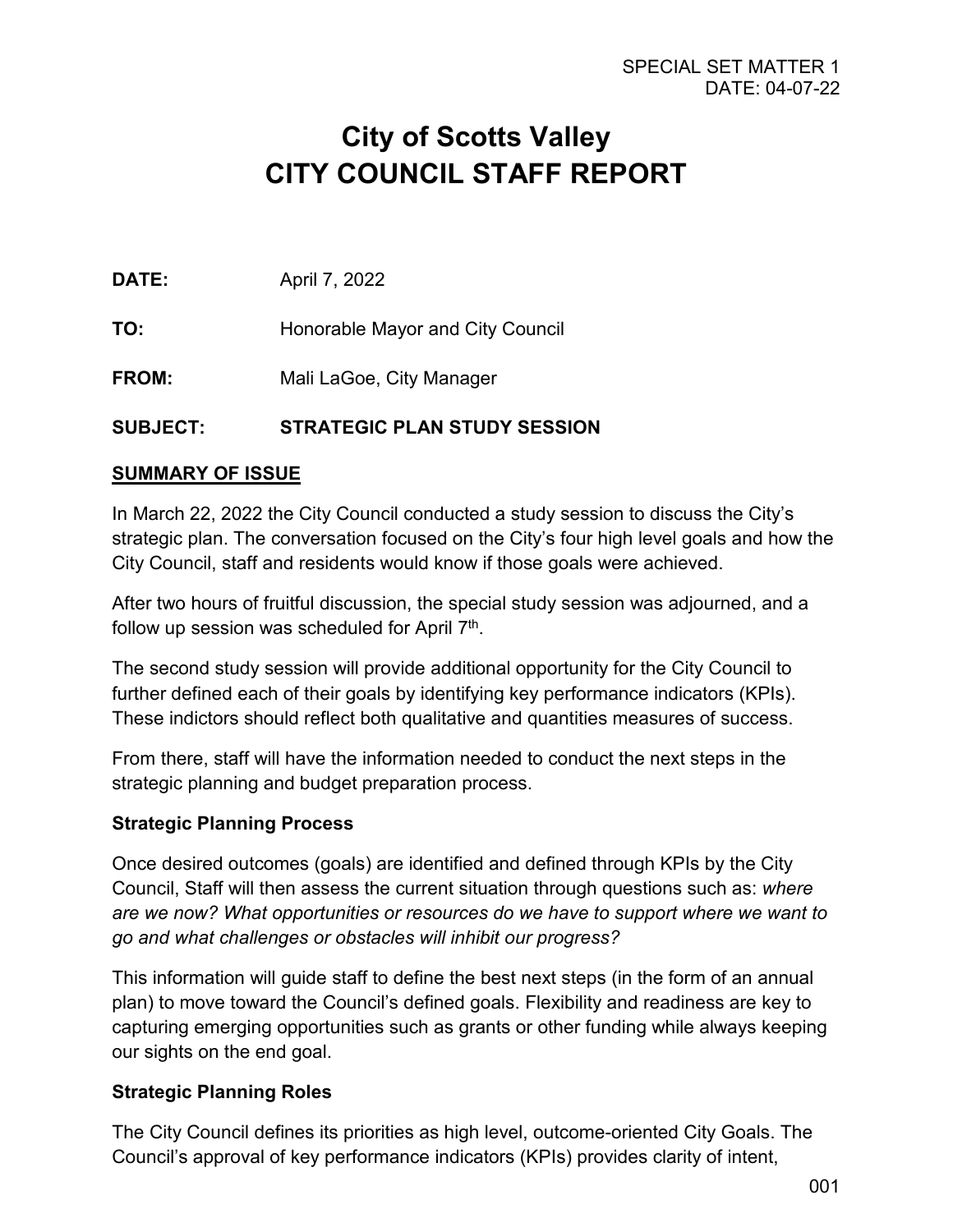ensuring broad understanding of what success looks like, both qualitatively and quantitively. It is important to note that KPIs are indications of success but may not be controllable by the City alone.

The Executive Team, as the operational leaders of the City, then takes Council's priorities and operationalizes them based on subject matter expertise, resources and opportunities available. The Executive Team communicates its plans both back to Council to confirm strategic alignment and to staff to guide daily operations.

All City staff have a responsibility to know the City's priorities (as identified by Council) and plans (as developed by the Executive Team) and use those as their daily guide to prioritize tasks, assignments, and teamwork.

Community feedback and input is key at all levels to ensure the City is aligning resources to the community's highest needs and wants.



### Summary of Roles for Strategic Planning

### **Long-Term Strategic Goals and Key Performance Indicators (KPIs)**

To assist the Council to think through and discuss *what success looks like* and *how would we know if we are successful,* staff have developed suggested Key Performance Indicators for each of the 4 broad goals. These measures are not intended to be achievable in one year, but rather help to define what success ultimately looks regardless of how long it takes to get there. KPIs are also not static outcomes, meaning if met in one year, they may not be achievable in the following year if conditions change. KPIs should be measurable but may not always be quantifiable. Qualitative measures also provide valuable indications of progress. Council and Staff can use KPI status to inform decision making and priority setting in a changing environment.

In the first study session, the Council started the conversation about bringing further focus on the  $4<sup>th</sup>$  goal, maintaining quality of life for residents. This goal is the most broad and could include several issues of importance to City residents such as pedestrian/bicycle experience/safety, diversity, equity and inclusion, park amenity improvements, street condition, environmental sustainability, affordable housing, cultural and community events, wildfire preparedness, etc.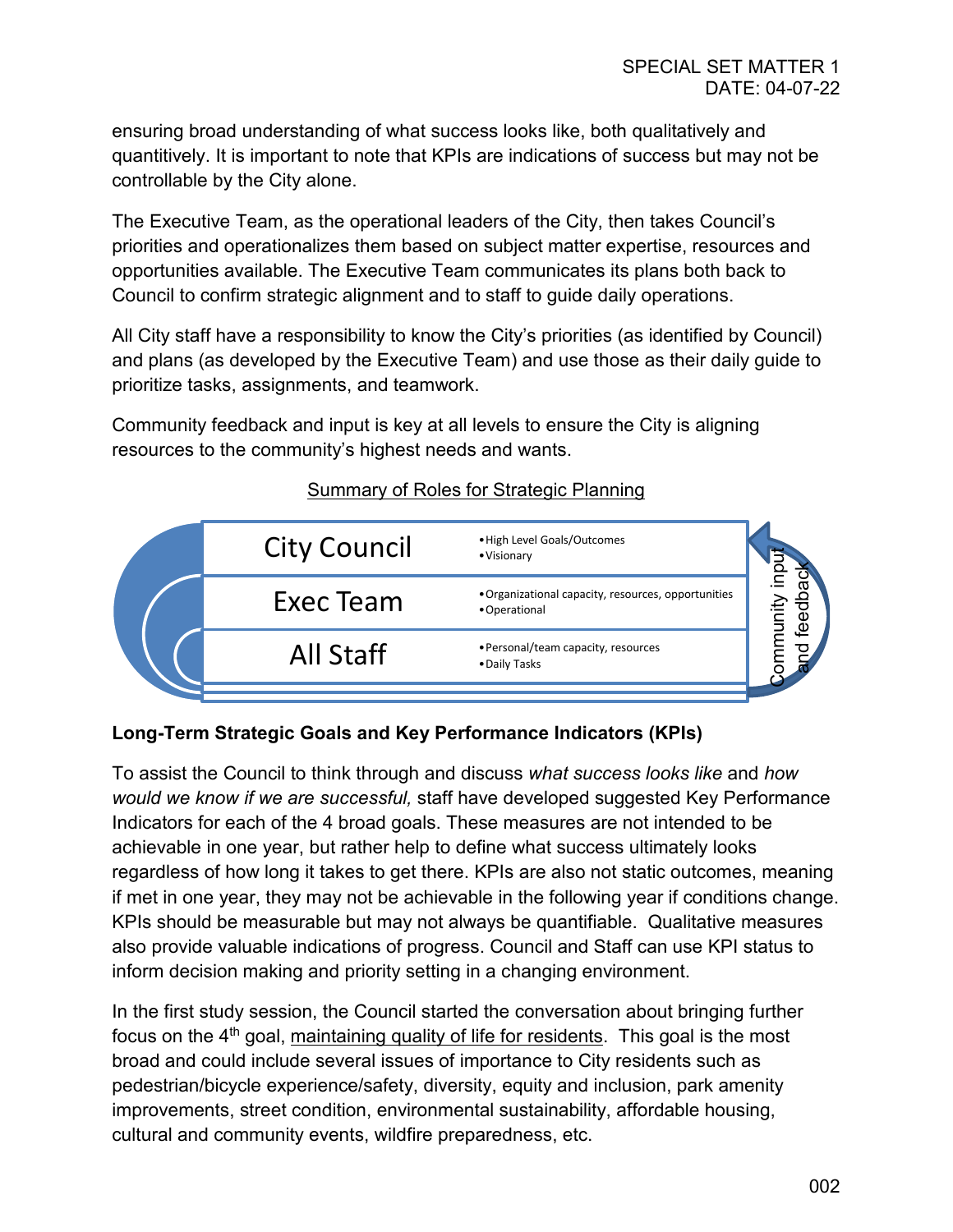The Council could consider splitting that goal into 2-3 more specific goals or revise the goal to be more clearly defined. Finally, the City's goal of building a Town Center may warrant being a standalone goal, if the Council chooses to elevate it's prominence.

### **Strategic Planning Cycle**

Once staff receive Council direction on the City's FY 22-23 goals, the Executive Team will develop a plan and identify achievable next steps for the City's annual plan and incorporate related funding in the FY22/23 proposed budget. The City Manager will provide quarterly updates to the Council on progress and the executive team will bring items for approval at regular Council meetings to move specific projects forward identified in the plan.



### **FUNDING IMPACT**

There is no fiscal impact of this item.